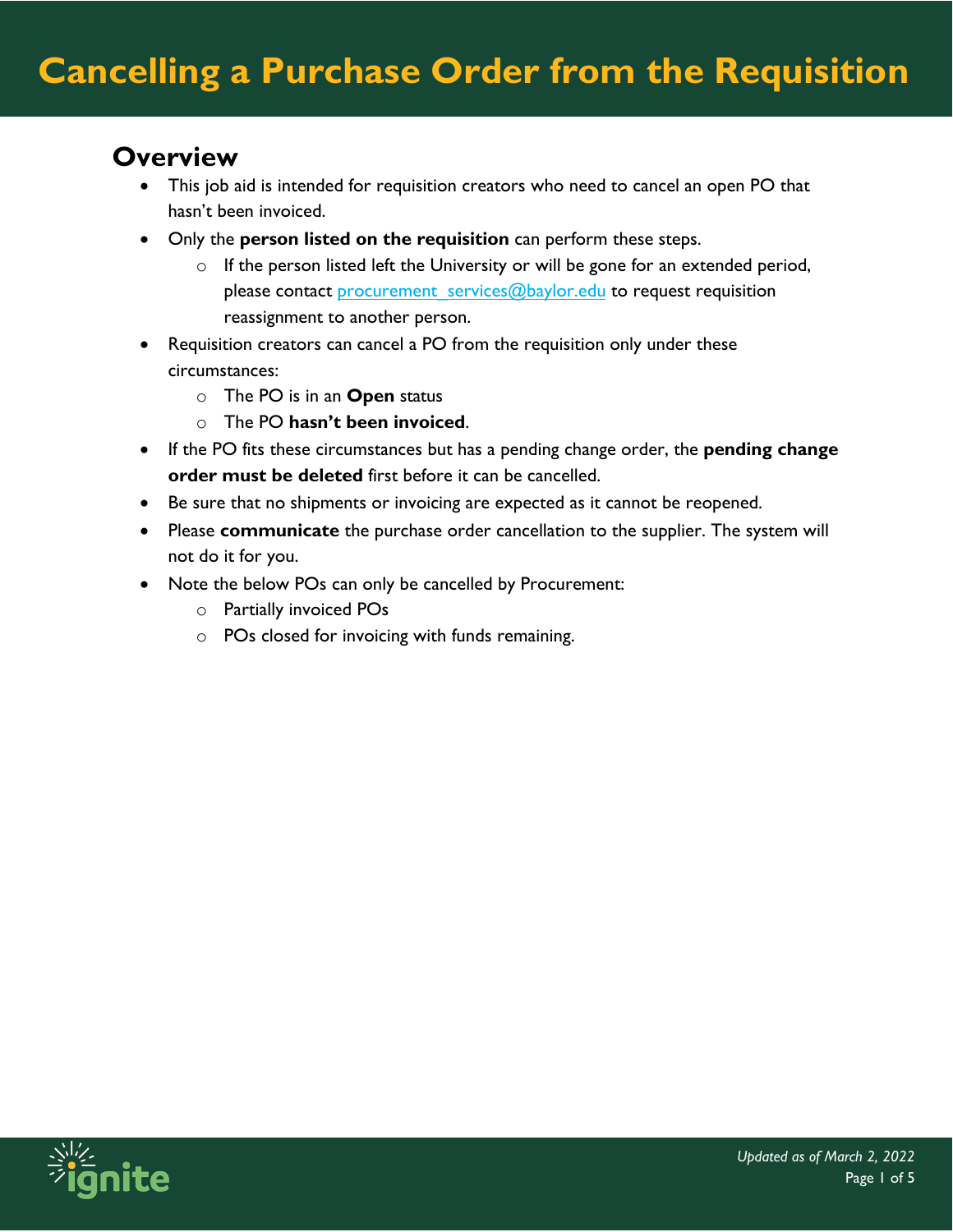## **1. Navigate to Requisition Page**

- 1. You can access the **Purchase Requisitions** task in two ways:
	- a. (Option 1) Click the **Navigator** icon in upper left-hand corner of the Ignite landing page.



b. Under the **Procurement** section, click the drop-down arrow and select **Purchase Requisitions** from the drop-down list.

|                                                  |                               | <b>Show More</b>               |
|--------------------------------------------------|-------------------------------|--------------------------------|
| Customer Data Management                         |                               | $\checkmark$                   |
| <b>Student Center</b>                            |                               | $\checkmark$                   |
| Academics                                        |                               | $\checkmark$                   |
| Academic Tools                                   |                               | $\checkmark$                   |
| Expenses                                         |                               | $\checkmark$                   |
| Incentive Compensation                           |                               | $\checkmark$                   |
| Procurement<br><b>Purchase Requisitions</b><br>孟 | Purchase Agreements<br>لتحملا | $\sim$<br>咱<br>Purchase Orders |
| Negotiations                                     | Catalogs                      | Suppliers                      |

c. (Option 2) Under the **Procurement** heading on the home page, you can scroll down and click on the **Purchase Requisitions** tile.



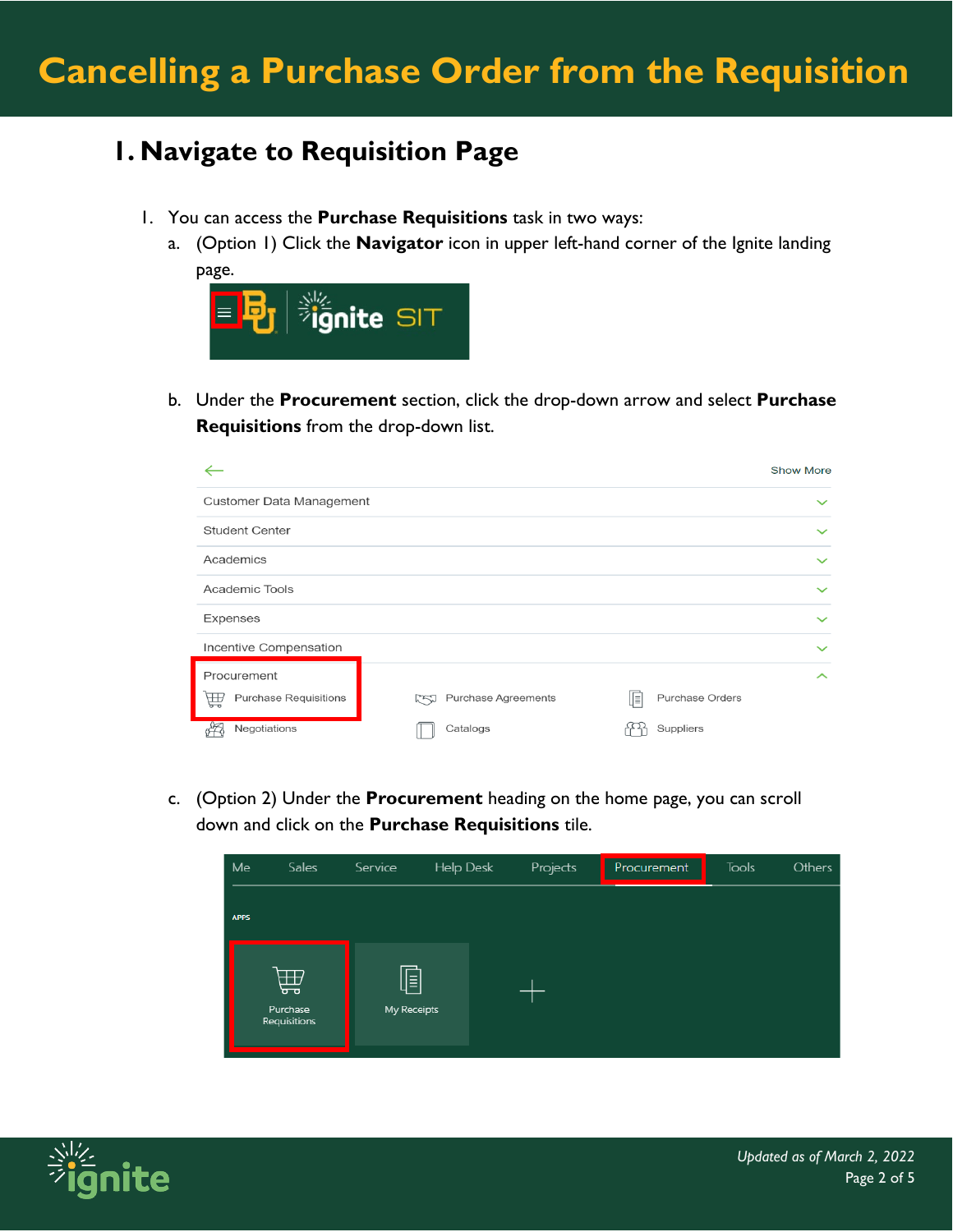## **2. Cancel Purchase Order**

1. Navigate to **Manage Requisitions**.

| D                          | ignite BPT                    |                  |                      |                            |
|----------------------------|-------------------------------|------------------|----------------------|----------------------------|
| Requisitions               |                               |                  | More Tasks $\bullet$ | <b>Manage Requisitions</b> |
|                            | Search                        |                  |                      | ঀ                          |
| <b>Recent Requisitions</b> |                               | <b>View More</b> |                      |                            |
| REQ0000530                 | Lab Chemicals                 | Pending approval |                      |                            |
| REQ0000527                 | chairs for new employees      | Pending approval |                      |                            |
| REQ0000520                 | Royalties                     | Approved         |                      |                            |
| REQ0000518                 | Dell Standard 19 Inch Monitor | Pending approval |                      |                            |
| REQ0000517                 | Dell Standard 19 Inch Monitor | Pending approval |                      |                            |
|                            |                               |                  |                      |                            |

2. Select the **requisition number** you wish to change. Click on the **order number** to check if the PO is open and hasn't been invoiced. See **Step a** for features of a PO that hasn't been invoiced.

| Manage Requisitions 2                                                                   |                                                      |                                         |                                                      |                     | <b>Done</b>                 |
|-----------------------------------------------------------------------------------------|------------------------------------------------------|-----------------------------------------|------------------------------------------------------|---------------------|-----------------------------|
| ▲ Search                                                                                |                                                      | Advanced                                | Manage Watchlist Saved Search Requisitions   Entered |                     | $\checkmark$                |
|                                                                                         |                                                      |                                         |                                                      |                     | ** At least one is required |
| <b>Requisitioning BU</b>                                                                | $\checkmark$                                         |                                         | Requester                                            |                     | Q                           |
| ** Entered By                                                                           | Q                                                    |                                         | ** Supplier                                          |                     | Q                           |
| ** Requisition REQ0084663                                                               |                                                      |                                         | Order                                                |                     | Q                           |
| <b>Description</b>                                                                      |                                                      |                                         | **<br>Item                                           |                     | Q                           |
| <b>Created</b>                                                                          | $\checkmark$                                         | <b>Requisitions Requiring Attention</b> | $\check{~}$                                          |                     | m                           |
| <b>Status</b>                                                                           | All<br>$\check{~}$                                   |                                         |                                                      |                     |                             |
|                                                                                         |                                                      |                                         |                                                      | <b>Search</b>       | Reset<br>Save               |
| <b>Search Results</b>                                                                   |                                                      |                                         |                                                      |                     |                             |
| 目<br>Actions $\blacktriangledown$ View $\blacktriangledown$ Format $\blacktriangledown$ | 栗<br>$\mathbb{F}$ <b>III</b> Freeze<br>Detach   Wrap |                                         |                                                      |                     |                             |
| <b>Requisition</b><br><b>Description</b>                                                |                                                      | <b>Creation Date</b>                    | Approval<br>Amount<br><b>Status</b>                  | <b>Funds Status</b> | Order                       |
| REQ0084663                                                                              | Music for symphonic band for spring semester.        | 01/13/2022                              | 297.66 USD Approved                                  | Liquidated          | ORD0055818                  |

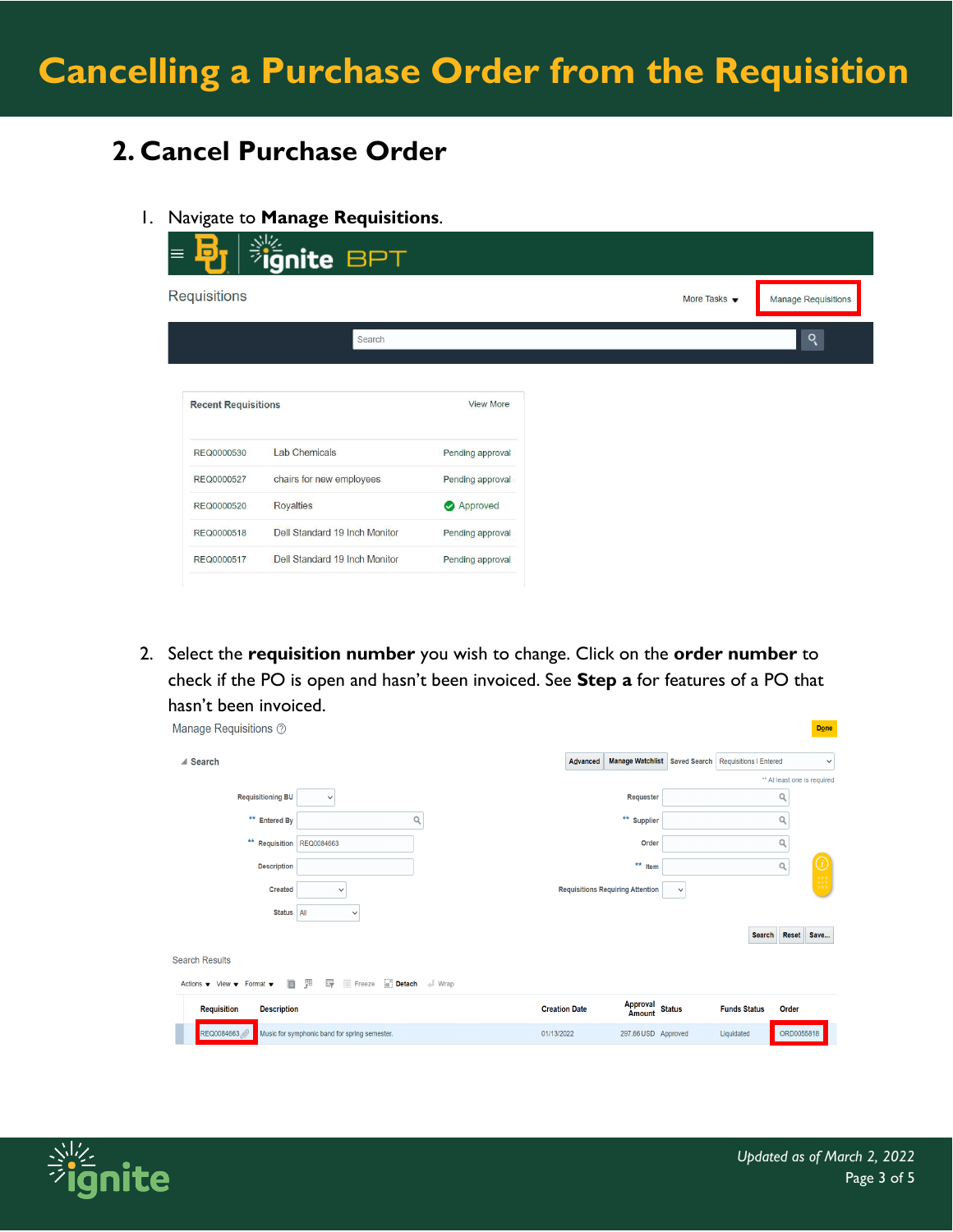- a. A PO with no invoices applied will have these features:
	- i. A **Reserved** Funds Status
	- ii. No **Invoiced** amount on the Order Life Cycle bar graph
	- iii. No amounts for **Invoiced Quantity** and **Invoiced Amount** under the

Schedules tab, which are column options via the View drop-down menu.

| Purchase Order: ORD0055818 2                                                                |                                  |                                                                    |                            |                             |                        | View PDF Actions ▼ Refresh<br>Done                        | <b>OTHER LINE CACHE</b> |
|---------------------------------------------------------------------------------------------|----------------------------------|--------------------------------------------------------------------|----------------------------|-----------------------------|------------------------|-----------------------------------------------------------|-------------------------|
| Main                                                                                        |                                  |                                                                    |                            |                             |                        |                                                           |                         |
| 4 General                                                                                   |                                  |                                                                    |                            |                             |                        |                                                           | Ordered                 |
| Procurement BU BAYLOR                                                                       |                                  | Supplier J. W. Pepper & Son Inc.                                   |                            |                             | Ordered 297.66 USD     |                                                           |                         |
| Requisitioning BU BAYLOR                                                                    |                                  | Supplier Site PO_Box_642                                           |                            | Total Tax 0.00 USD          |                        |                                                           | 300<br>200<br>100       |
| Sold-to Legal Entity Baylor University                                                      | <b>Supplier Contact</b>          |                                                                    |                            |                             |                        |                                                           | Amount (USD)            |
| <b>Bill-to BU BAYLOR</b>                                                                    | Communication Method E-Mail      |                                                                    |                            |                             | Total 297.66 USD       |                                                           |                         |
| Order ORD0055818                                                                            |                                  | Email orders@jwpepper.com                                          |                            |                             |                        | Description Music for symphonic band for spring semester. |                         |
| Status Open                                                                                 |                                  | Bill-to Location Accounts Payable Office                           |                            |                             | Requisition REQ0084663 |                                                           |                         |
| Funds Status Reserved                                                                       | Ship-to Location Roxy Grove Hall |                                                                    |                            | <b>Source Agreement</b>     |                        |                                                           |                         |
| Buyer Mickey Cochran                                                                        |                                  |                                                                    |                            | <b>Supplier Order</b>       |                        |                                                           |                         |
| Creation Date 01/20/2022                                                                    |                                  |                                                                    |                            |                             |                        |                                                           |                         |
| Terms Notes and Attachments                                                                 |                                  |                                                                    |                            |                             |                        |                                                           |                         |
|                                                                                             |                                  |                                                                    |                            |                             |                        |                                                           |                         |
| Required Acknowledgment None                                                                | <b>Shipping Method</b>           |                                                                    |                            |                             |                        |                                                           | F                       |
| Payment Terms Net 30                                                                        | Freight Terms None               |                                                                    |                            |                             | - Pay on receipt       |                                                           |                         |
|                                                                                             |                                  | FOB None                                                           |                            |                             | - Confirming order     |                                                           |                         |
| Additional Information                                                                      |                                  |                                                                    |                            |                             |                        |                                                           |                         |
|                                                                                             |                                  |                                                                    |                            |                             |                        |                                                           |                         |
|                                                                                             | <b>TCM Number:</b>               |                                                                    |                            |                             |                        |                                                           |                         |
|                                                                                             |                                  |                                                                    |                            |                             |                        |                                                           |                         |
| Lines Schedules Distributions                                                               |                                  |                                                                    |                            |                             |                        |                                                           |                         |
| Actions $\sim$ View $\sim$ Format $\sim$ $\sim$ $\frac{600}{240}$<br>Freeze Contach al Wrap |                                  |                                                                    |                            |                             |                        |                                                           |                         |
| <b>Line</b> Description                                                                     | Location                         | Requested Promised<br>Delivery Date Delivery Date<br>Quantity Name | <b>Status</b> Funds Status | <b>Accrue at</b><br>Receipt | Total                  | Invoiced<br>Invoiced<br>Quantity<br>Amount                |                         |
|                                                                                             |                                  |                                                                    |                            |                             |                        |                                                           |                         |
| El baile de Luis Alonso Geronimo Gimenez Band Set & Score<br>1 <sup>1</sup>                 | Roxy Grov 01/13/2022             | 01/13/2022<br>1 EA                                                 | Reserved<br>Open           | $\sim$                      | 140.00                 | $\theta$                                                  |                         |

3. Select the **Actions** drop-down and click **Cancel Requisition** to cancel the associated PO(s) with the requisition.

|                             | Requisition: REQ0084663 2                                                                                          |                                                  |                                                                                                                                               | <b>Check Funds</b>                                                         | Actions ▼<br><b>View Life Cycle</b>                                                       |  |
|-----------------------------|--------------------------------------------------------------------------------------------------------------------|--------------------------------------------------|-----------------------------------------------------------------------------------------------------------------------------------------------|----------------------------------------------------------------------------|-------------------------------------------------------------------------------------------|--|
| Requisitioning<br><b>BU</b> | <b>BAYLOR</b><br><b>Entered By Ashley Davis</b><br>Description Music for symphonic band for spring semester.       | Creation Date 01/13/2022<br><b>Justification</b> | Status Approved<br>Music ordered for symphonic band for the<br>spring semester requested by Isaiah Odajima.<br>Send PO to orders@iwpepper.com | <b>Requisition Amount</b><br><b>Approval Amount</b><br><b>Funds Status</b> | <b>Duplicate</b><br><b>Cancel Requisition</b><br>Reassign<br><b>View Document History</b> |  |
| <b>Requisition Lines</b>    | Detach Wrap<br><b>Freeze</b><br>Actions $\blacktriangledown$ View $\blacktriangledown$ Format $\blacktriangledown$ |                                                  |                                                                                                                                               | <b>Attachments JV</b>                                                      | <b>View PDF</b><br><b>Edit Order</b>                                                      |  |
| Line                        | Item<br><b>Description</b>                                                                                         |                                                  | <b>Category Name</b>                                                                                                                          |                                                                            | Quantity UOM                                                                              |  |
|                             | El baile de Luis Alonso Geronimo Gimenez Band Set & Sco Books, Movies, and Music                                   |                                                  |                                                                                                                                               |                                                                            | 1 EA                                                                                      |  |
| $\overline{2}$              | La boda de Luis Alonso Geronimo Gimenez Band Set & Sc Books, Movies, and Music                                     |                                                  |                                                                                                                                               |                                                                            | EA<br>$\mathbf{1}$                                                                        |  |